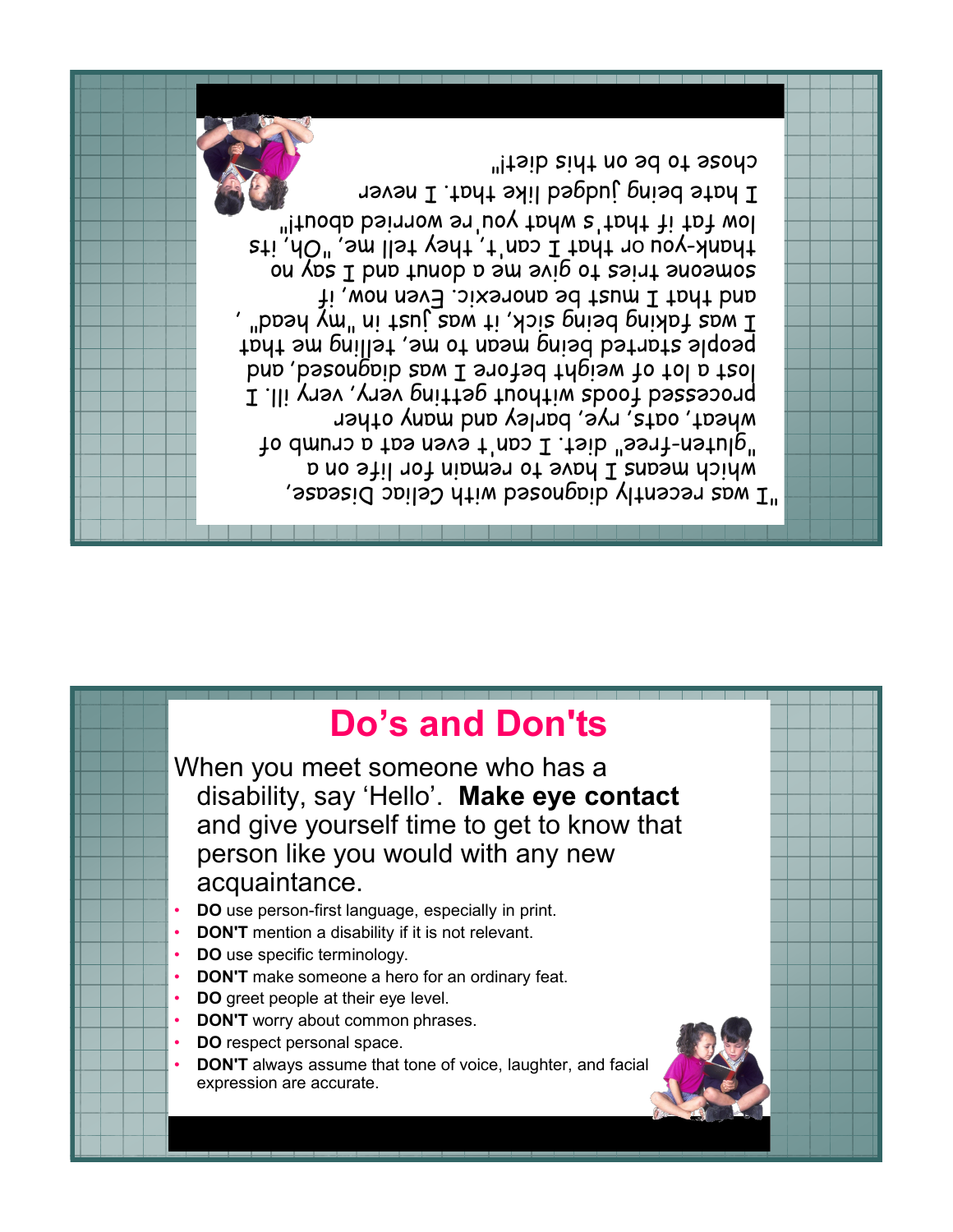

- They create the most pain and hardship for our students and staff with disabilities
- Attitudinal barriers are far and away the worst kind
- Have you ever made an assumption about a person with a disability that you realized was incorrect?

## Interesting Considerations Continued…



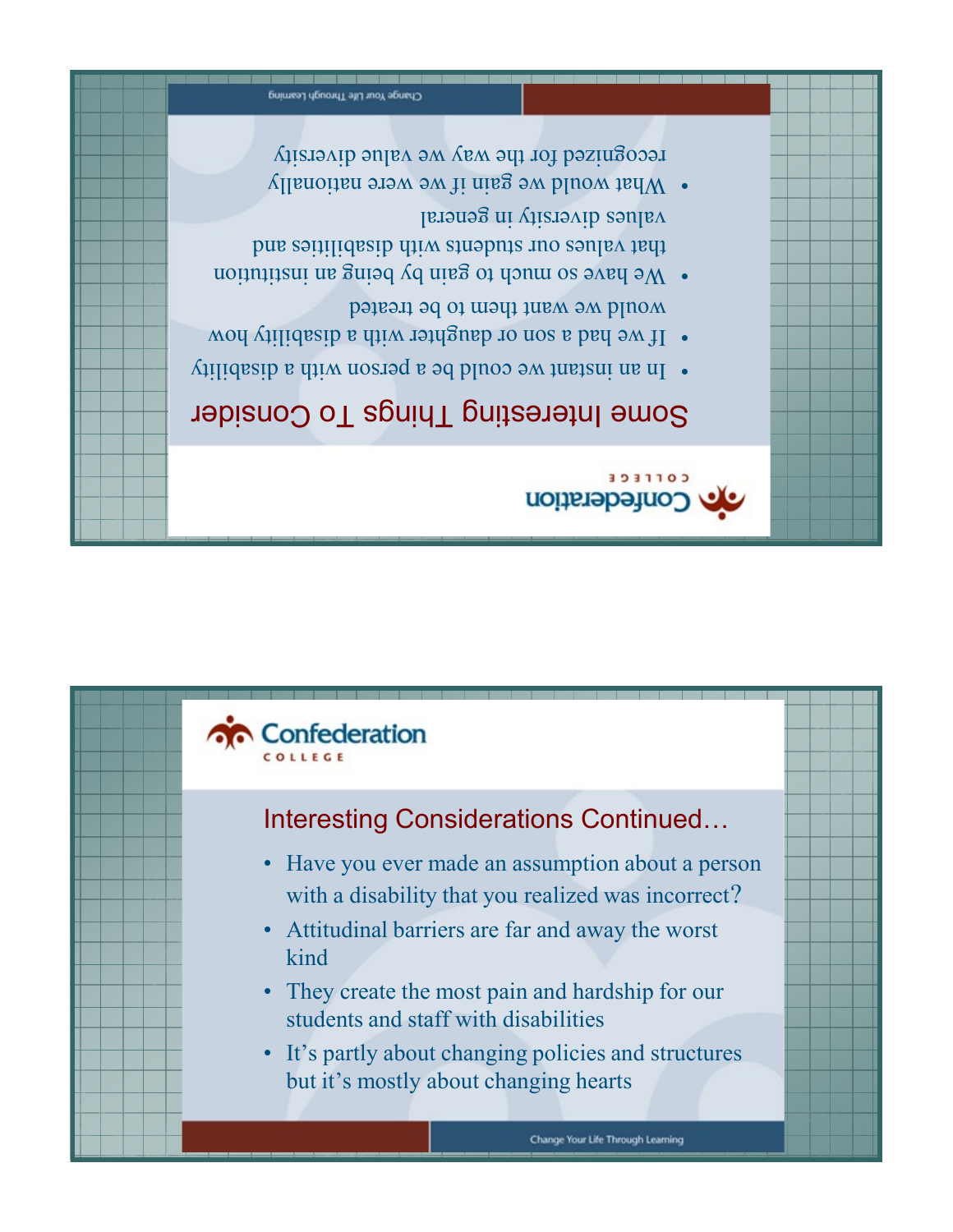

- Life-long conditions manageable with appropriate support and direction
- Typically cause a discrepancy between the individual's potential and achievement
- Occur in individuals with average to above average intelligence
- Neurologically-based information processing difficulties

## What is a Learning Disability?



| Сhange Your Life Through Learning                                                                           |  |
|-------------------------------------------------------------------------------------------------------------|--|
| <sup>•</sup> Hearing                                                                                        |  |
| $\text{noisi}\$ .<br>• Learning Disabilities<br>• Medical Conditions<br>• Mental Health<br>· Brain Injuries |  |
| <b>Many Disabilities are Invisible</b>                                                                      |  |
| <b>COLLEGE</b><br>onfederation                                                                              |  |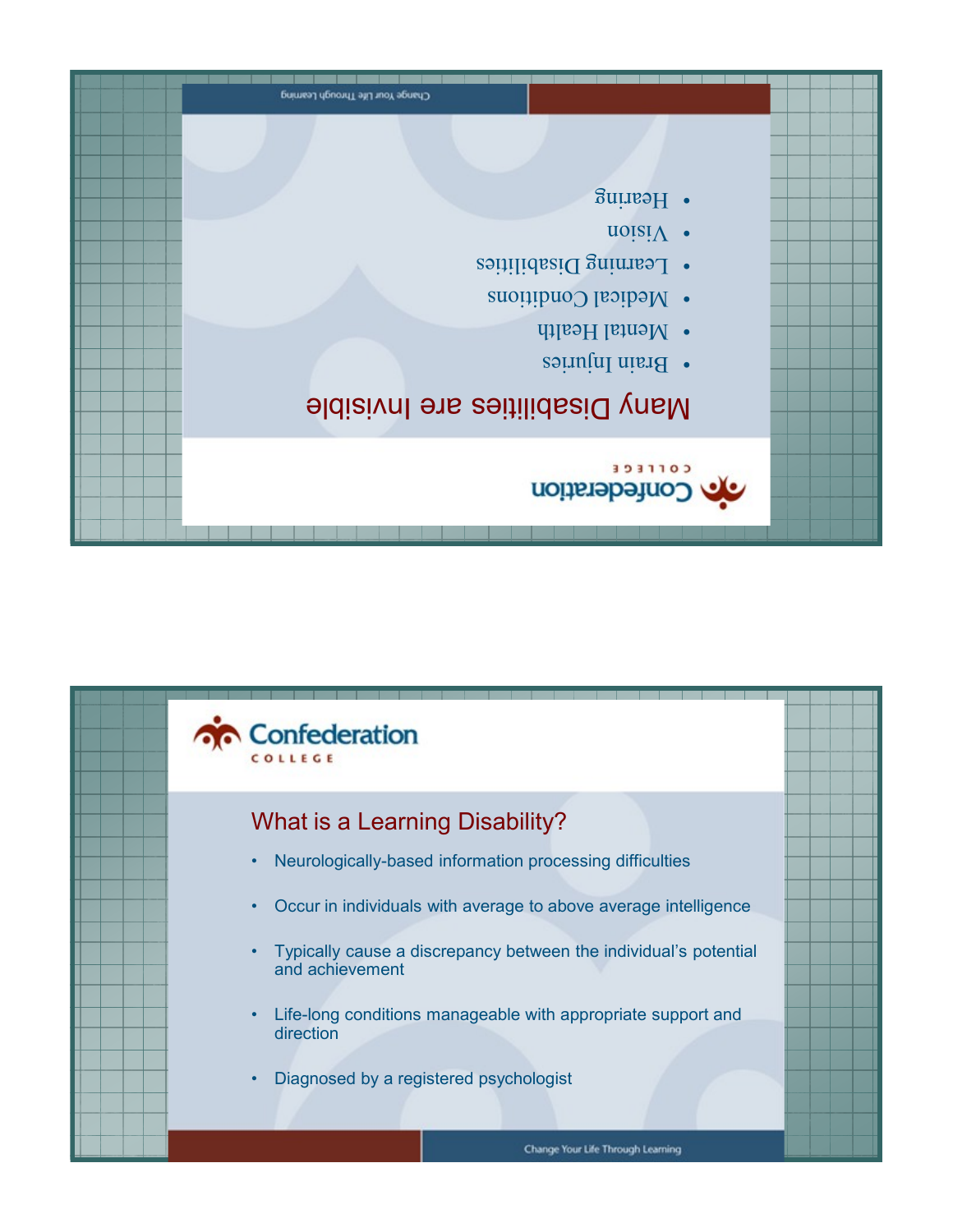

- Respond graciously to requests
- 
- 
- 
- Don't make assumptions
- 
- personal with a disability to say or do something
- Be considerate about the extra time it might take for a
- Think before you speak
- Avoid personal questions
- Be sensitive about physical contact
- Ask before you help

Спапде Your Life Through Learning

## The Basics

Confederation COLLEGE

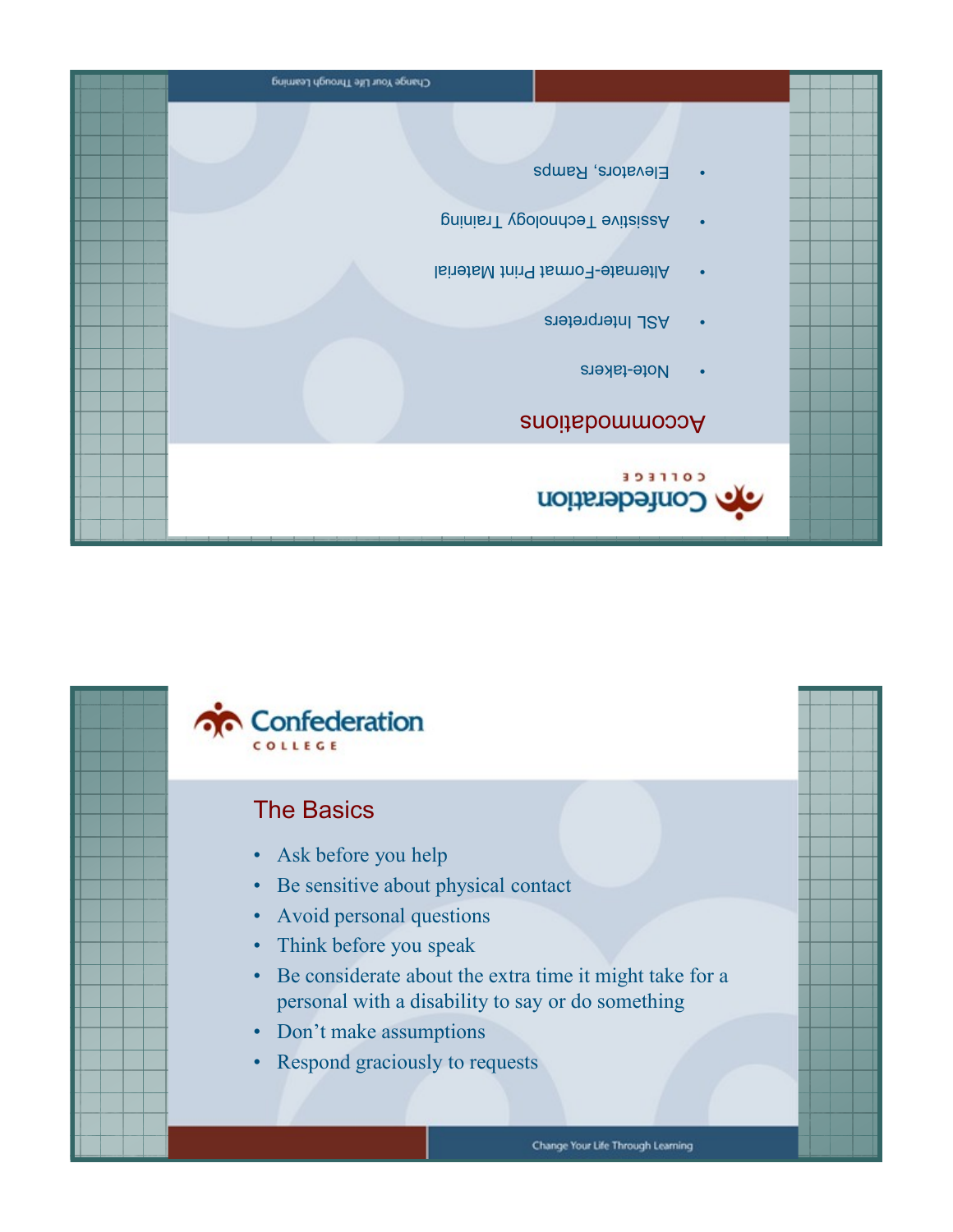

Confederation

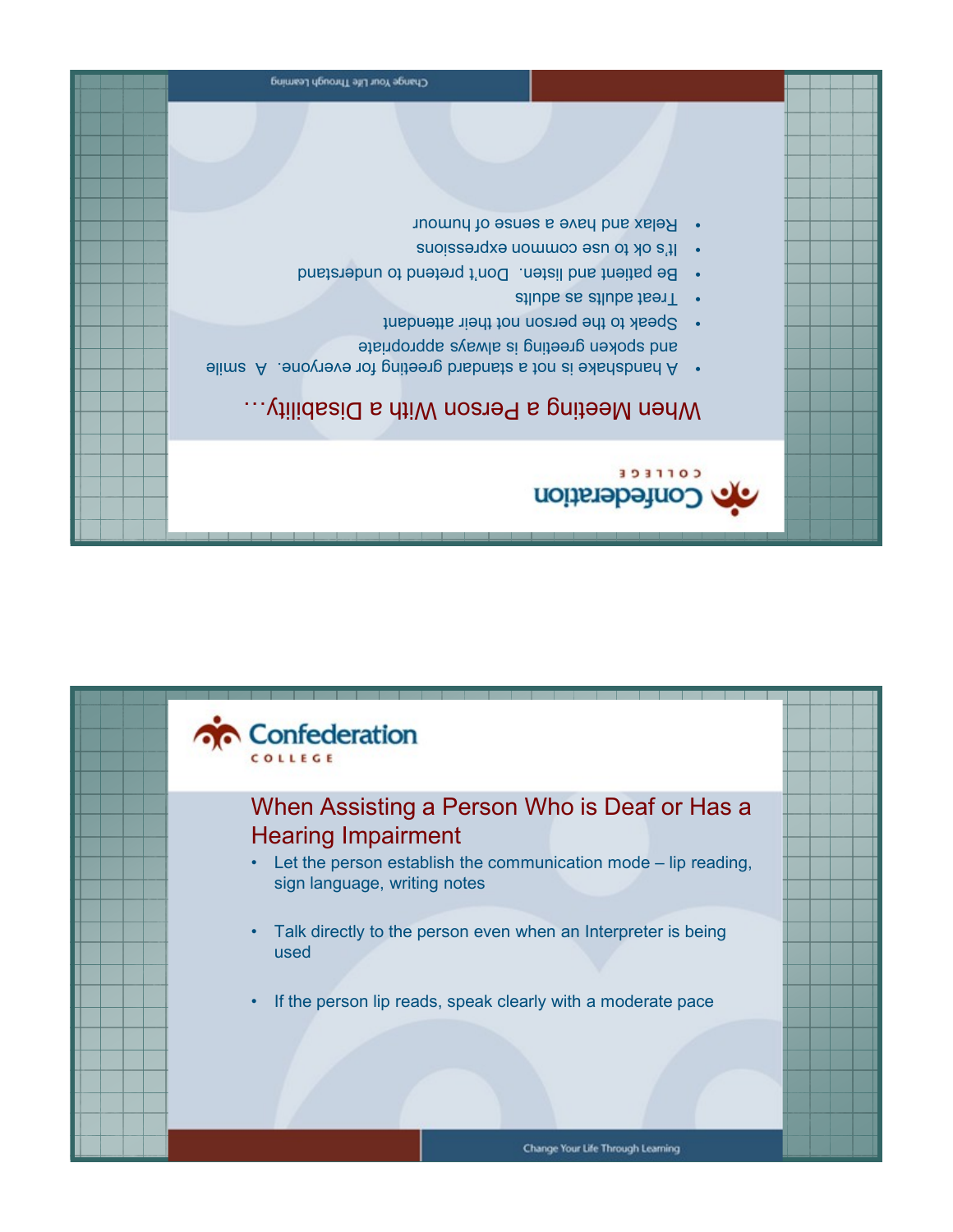

- When asked to guide someone never push or pull them. Let them take your arm and then walk slightly ahead.
- Don't leave without excusing yourself first

**Confederation** COLLEGE

> • When greeting identify yourself and the others who may be present

## When Interacting with a person with a visual impairment…

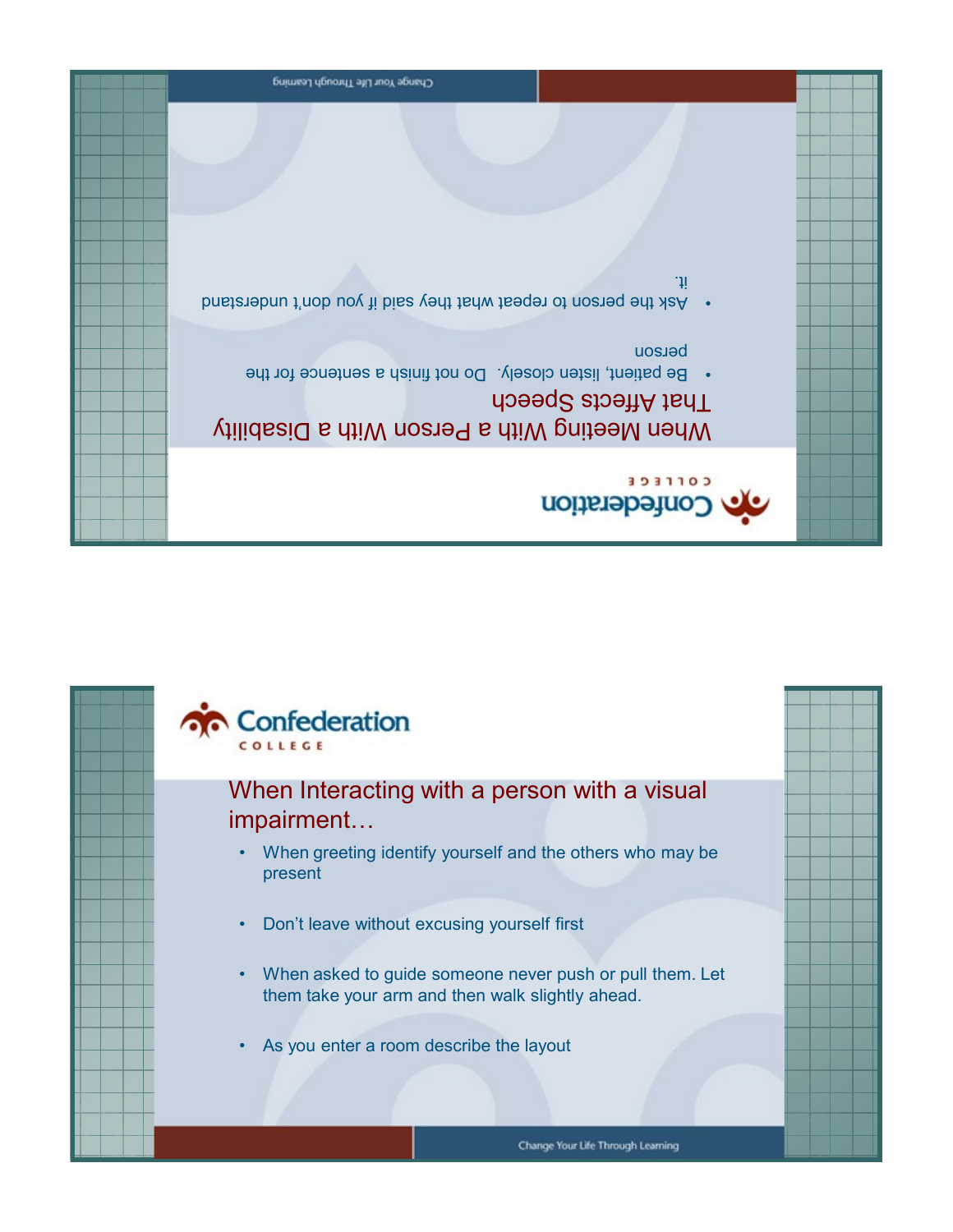

- Remember they may have difficulty processing or expressing emotions
- Remember they do not have lower intelligences

When assisting a person who has a mental illness…



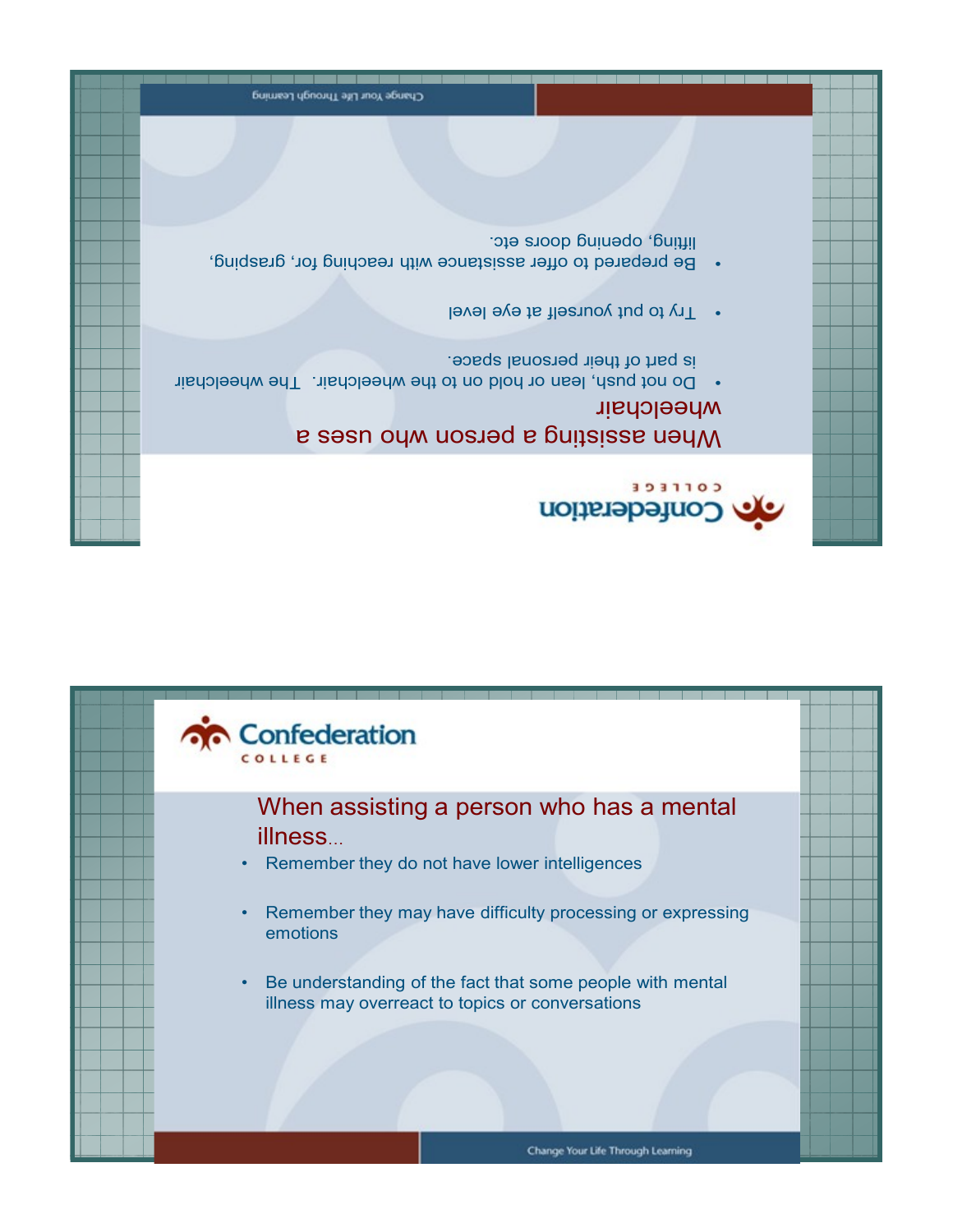- Provide information in writing
- If necessary involve an advocate
- Break down information into small easy to understand chunks
- Interact with the person first

Confederation

When assisting a person who has an intellectual disability….